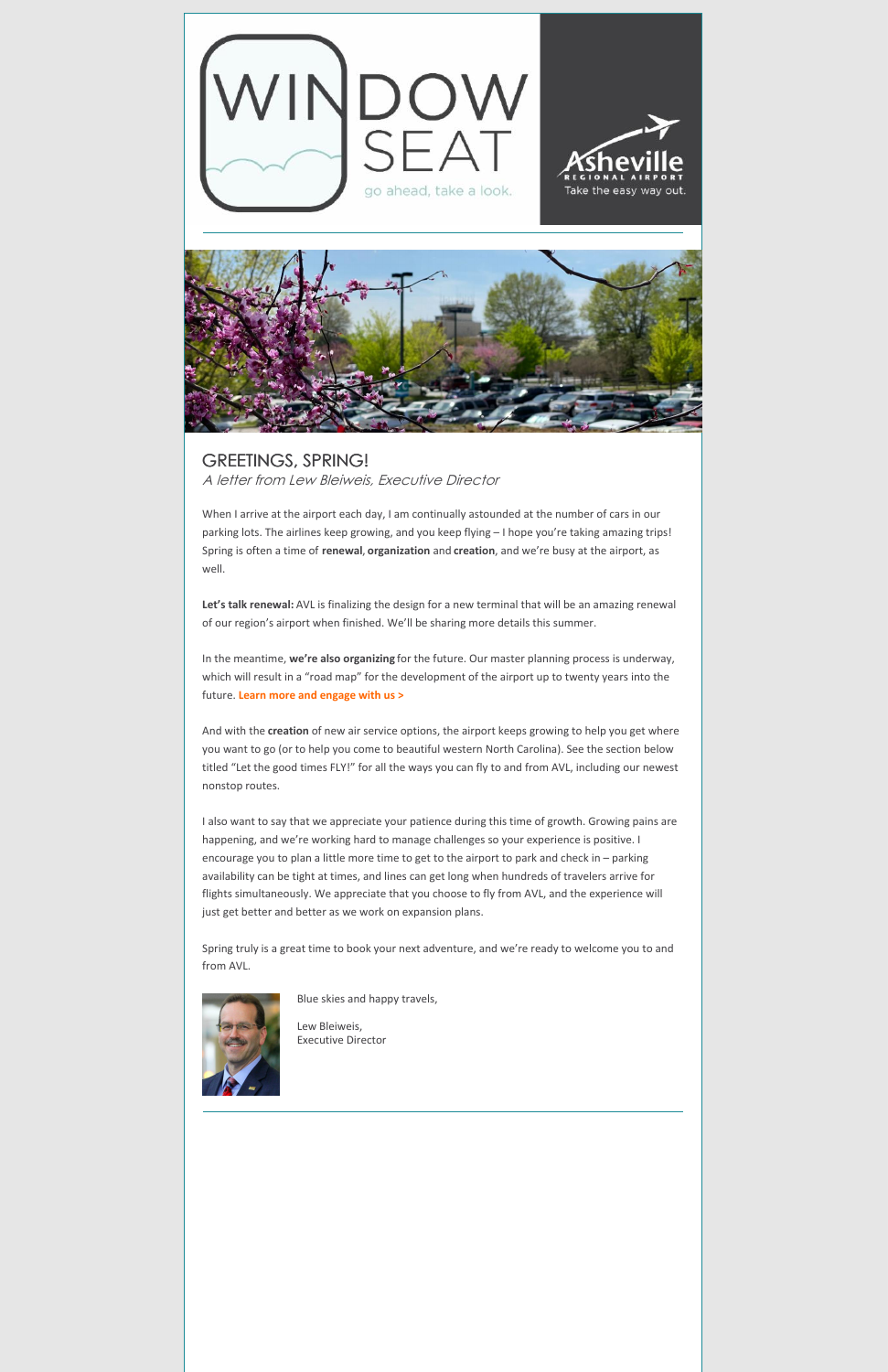

This month, the TSA issued a statement indicating that it will no longer enforce masking on public transportation and in transportation hubs. The CDC continues to recommend that people wear masks in indoor public transportation settings at this time.

Complimentary masks will remain available at Guest Services in Baggage Claim for those who need one at AVL.

**READ TSA [STATEMENT](https://www.tsa.gov/news/press/statements/2022/04/18/statement-regarding-face-mask-use-public-transportation)**



## WELCOME HOME, VETERANS!

WWII, Korean War and Vietnam War vets received <sup>a</sup> warm reception following the first Honor Flight since 2019

We are proud to support Blue Ridge Honor Flight and have been a partner since the very first flight many years ago. It is our honor and privilege to provide support to the teams of people who make Honor Flights possible, and to be a small part of the "welcome home" events.

> **LEARN MORE [ABOUT](https://www.blueridgehonorflight.com/) BRHF**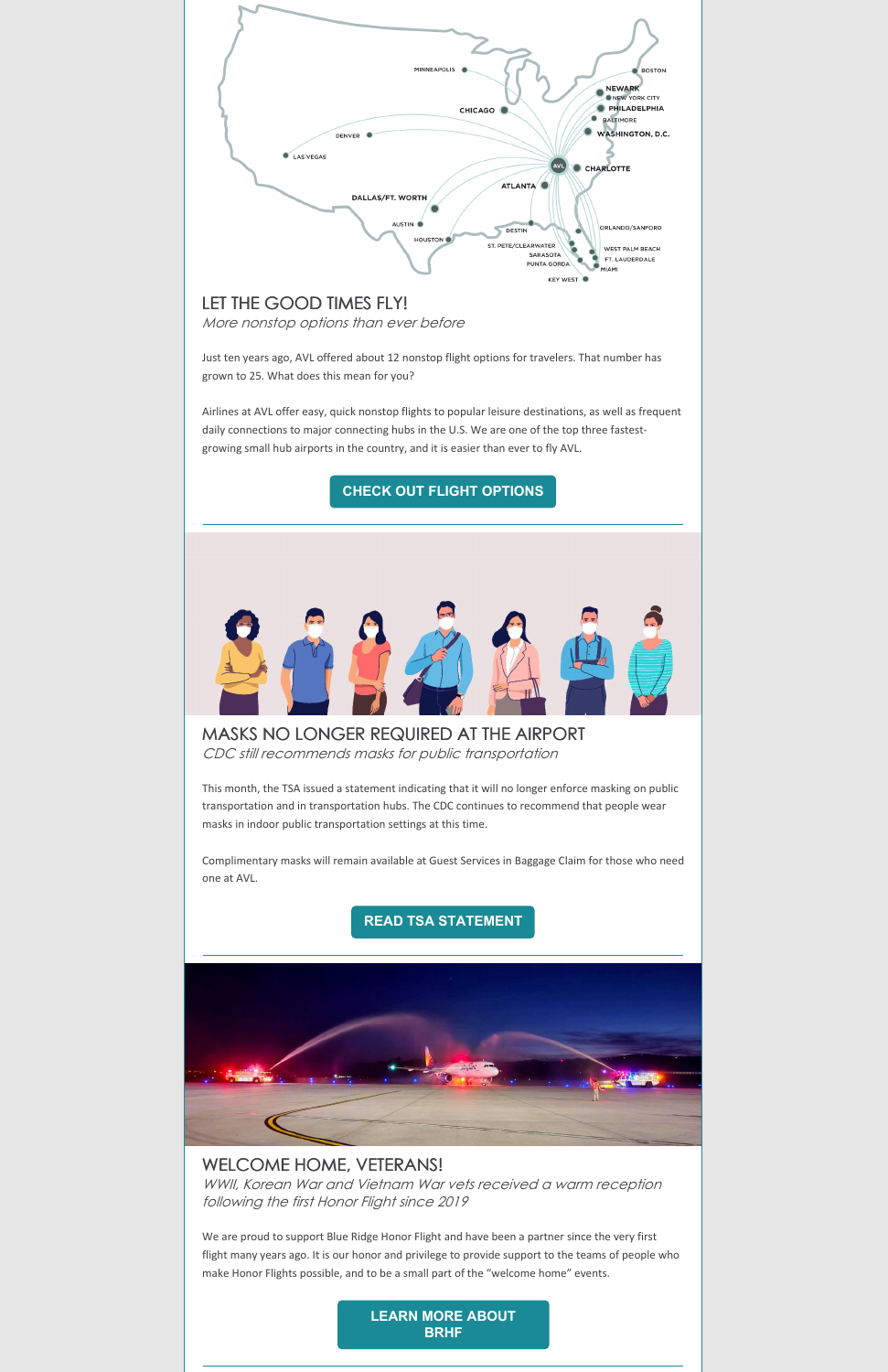

# WHERE IS THE CELL PHONE LOT?

New lot coming soon

Our most frequently asked question these days is, "Where is the Cell Phone Lot?"

No, you didn't miss a turn. Due to construction, AVL is temporarily without a Cell Phone Lot (a complimentary lot where meeters and greeters may wait in their cars for their passengers to arrive).

A new lot will be under construction very soon and will open later this year. This new Cell Phone Lot will be located across the street from the main entrance near the Shuttle Lot.



### JOIN OUR TEAM! The airport is hiring

Check out open positions at AVL – competitive pay and excellent benefits. Positions are available with the Airport Authority, as well as other businesses that operate on site, such as airlines, the restaurant and rental car companies. We provide links on our website.





#### **JOURNEY**

New art exhibit highlights local artists

Journey, the newest exhibit showing in the airport art gallery, is open to the public now through June 26, 2022. The local art is unique, vibrant and engaging, and is displayed for the enjoyment of passengers and other visitors to the airport.

The local artists' work featured in this exhibit focus on two different mediums. Hannah Hall's pieces show a unique method of fiber artistry that captures a variety of outdoor landscapes. Cathleen Klibanoff uses mixed media by incorporating found objects, resin casts, acrylic and more to create vibrant seasonal expressions and a study of equine forms.

"The airport is a gateway to western North Carolina and it is wonderful to be able to introduce travelers to our region to a glimpse of local art culture," said Alexandra Ingle, Brand and Experience Designer at AVL and curator of the gallery.

Artwork can be purchased from the gallery by emailing [art@flyavl.com](mailto:art@flyavl.com). Details about the program and how to apply can be found on the airport's website at [flyavl.com](https://flyavl.com/).

#### **ART IN THE [AIRPORT](https://flyavl.com/artintheairport)**